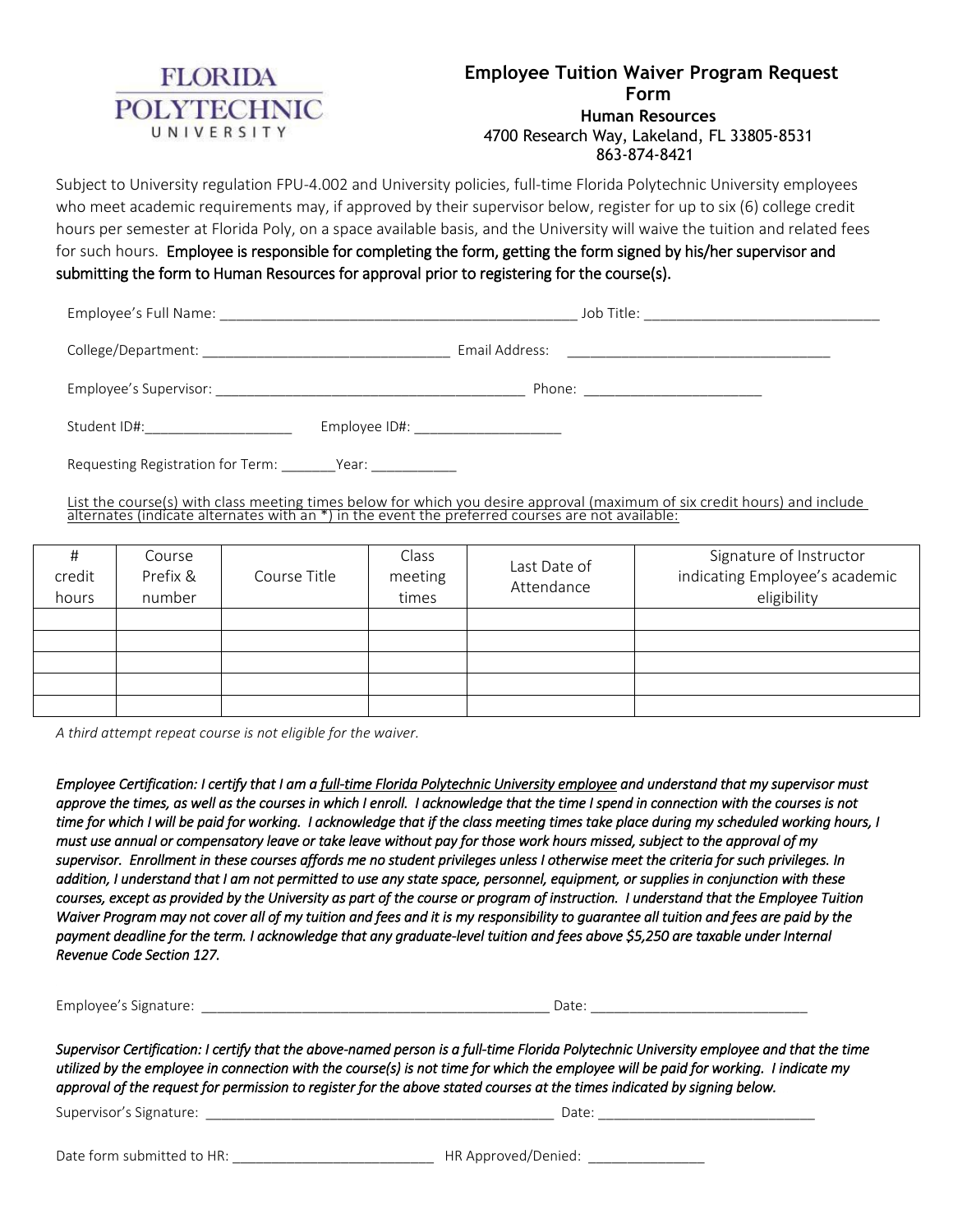

Tax Exemption for Employer Provided Assistance:

The value of any undergraduate tuition and related fees waived by the University on behalf of its employees is not taxable income, pursuant to Internal Revenue Code Section 117.

For graduate tuition and related fees, up to \$5,250 of graduate tuition and fees may be excluded from an employee's taxable income each calendar year, pursuant to Internal Revenue Code Section 127. If an employee's tuition and related fees waived by the University in a calendar year is greater than \$5,250, the difference will be included on the employee's W-2 as wages at the end of the calendar year.